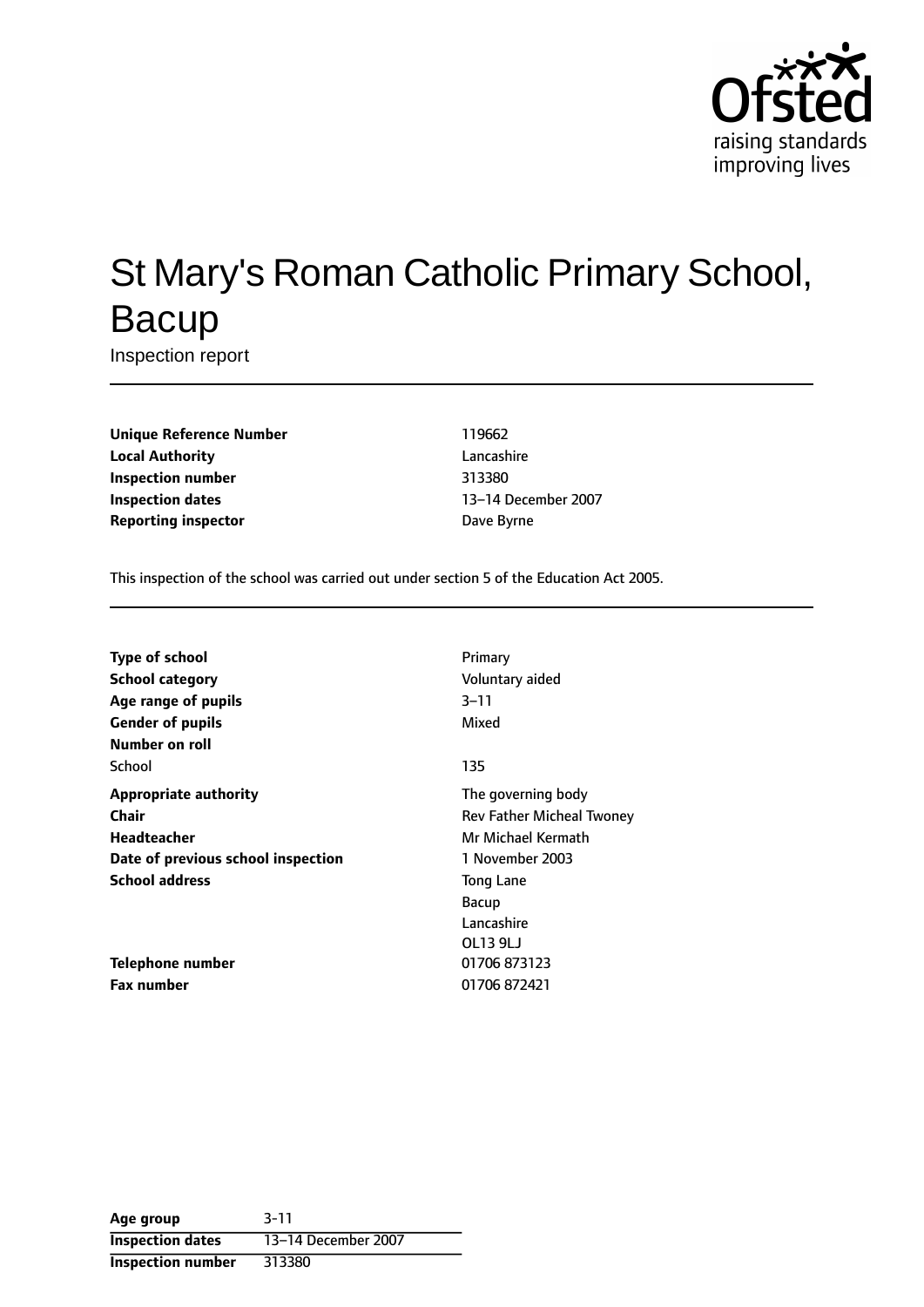© Crown copyright 2007

.

#### Website: www.ofsted.gov.uk

This document may be reproduced in whole or in part for non-commercial educational purposes, provided that the information quoted is reproduced without adaptation and the source and date of publication are stated.

Further copies of this report are obtainable from the school. Under the Education Act 2005, the school must provide a copy of this report free of charge to certain categories of people. A charge not exceeding the full cost of reproduction may be made for any other copies supplied.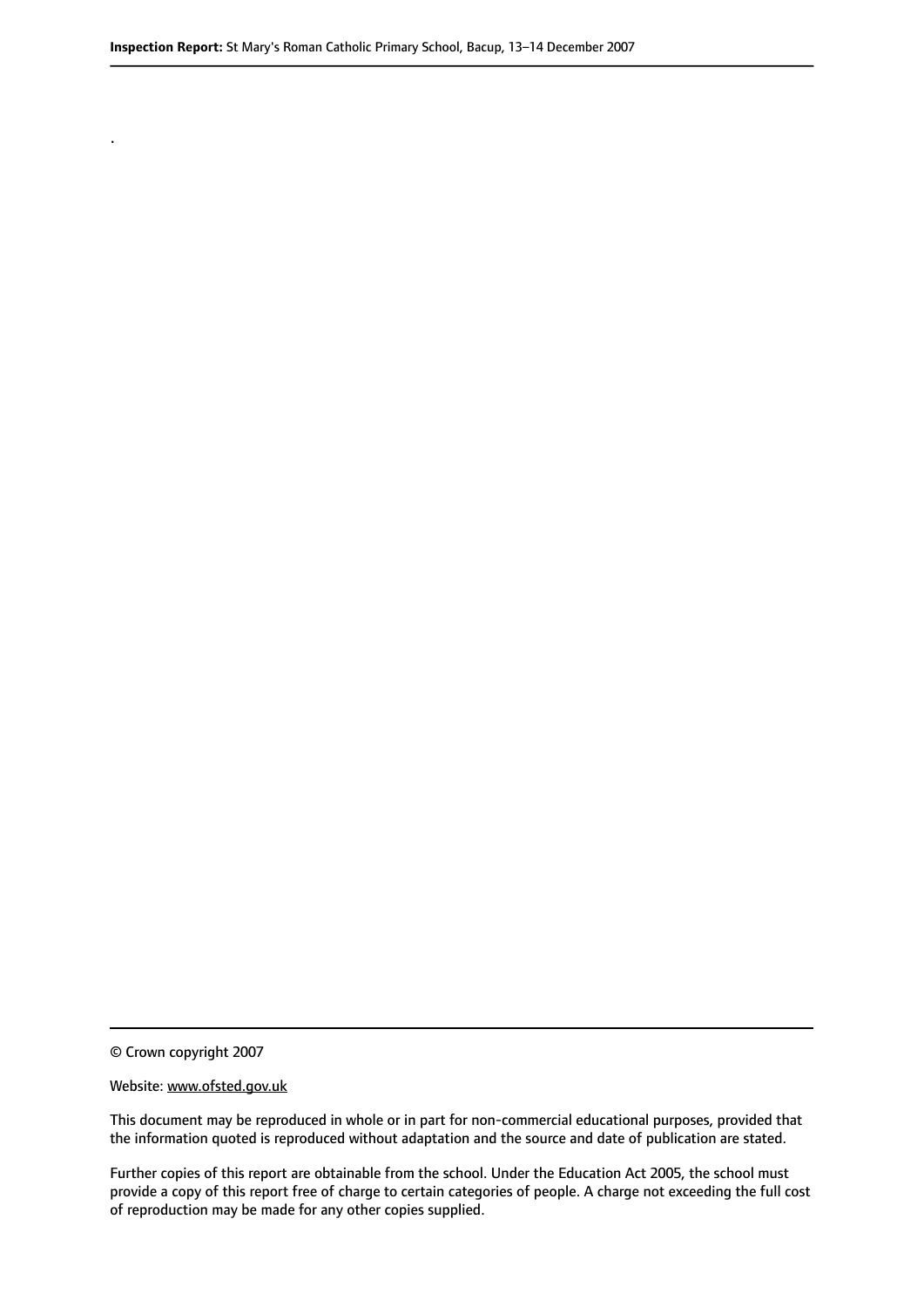# **Introduction**

The inspection was carried out by two Additional Inspectors.

### **Description of the school**

This is a small school that serves an area with very high levels of social and economic disadvantage. Almost all pupils are from White British families. The percentage of pupils eligible for free school meals is well above the national average. The proportion with statements of special educational need is over twice the national average. The percentage with learning difficulties and/or disabilities is also well above average. A relatively high proportion of pupils starts and leaves the school at times other than the normal. The headteacher of eighteen years retires at the end of this term. An associate headteacher will support the school until a replacement headteacher is appointed.

### **Key for inspection grades**

| Grade 1 | Outstanding  |
|---------|--------------|
| Grade 2 | Good         |
| Grade 3 | Satisfactory |
| Grade 4 | Inadequate   |
|         |              |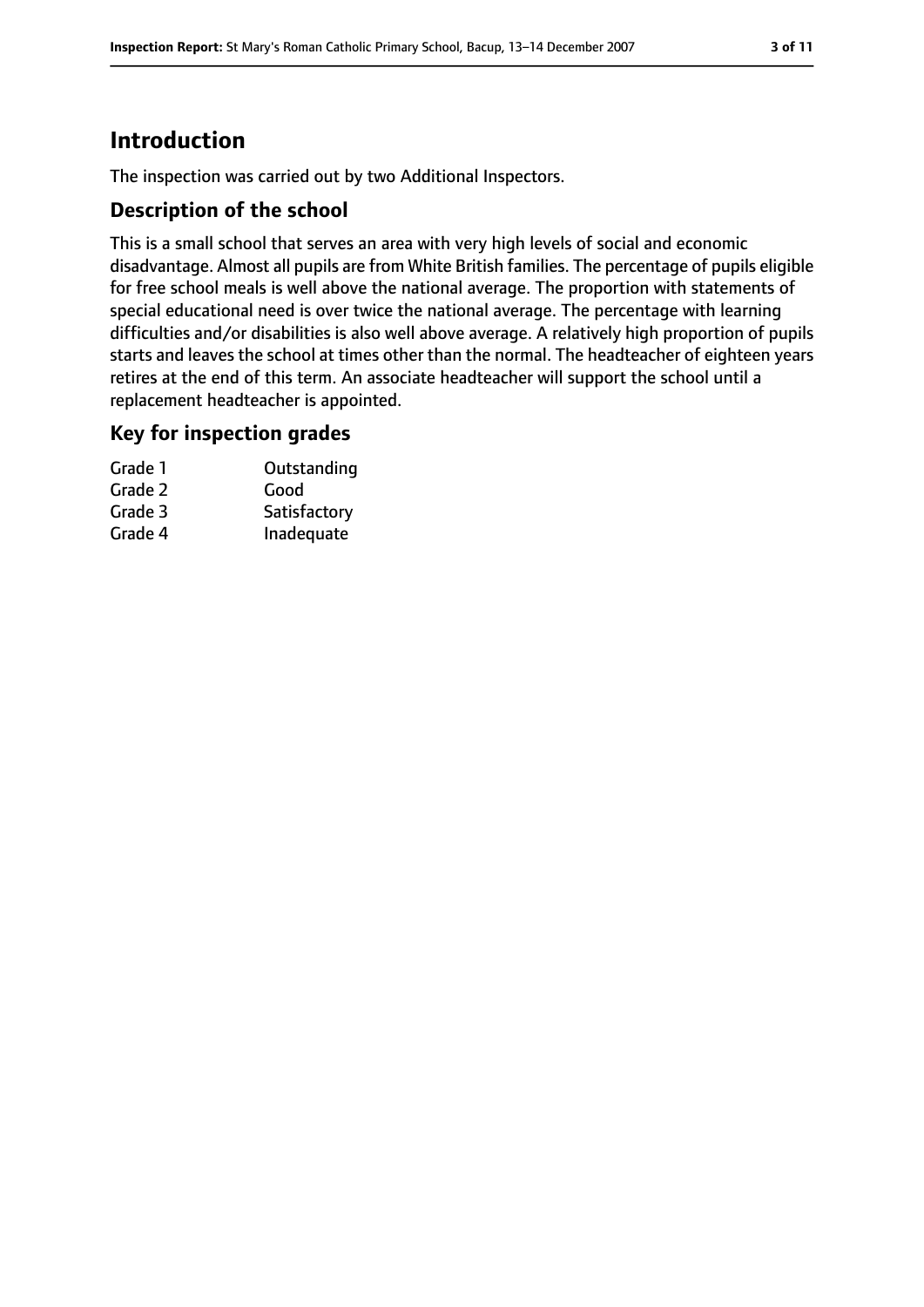# **Overall effectiveness of the school**

#### **Grade: 3**

This is a satisfactory school with good features. It enjoys strong support from parents and is a valued part of its local parish. The headteacher has created an ethos in which each pupil is valued; their emotional needs are extremely well met. Pupils enjoy school and their behaviour is outstanding. Most acquire a good knowledge and understanding of how to live healthily and safe and are satisfactorily prepared for their next stage of life.

Given the very low skill levels of children starting the Foundation Stage, achievement is satisfactory. Good progress in the Foundation Stage levels off to satisfactory between Years 1 and 6. In Years 2 and 6, the results of national assessments and tests fell in 2007 to well below average. An improvement is predicted this year although current standards are below average in English, mathematics and science. Pupils can do much better in writing across the school and in investigational aspects of mathematics and science.

The quality of teaching and learning is satisfactory but there are variations across the school. Strengths exist in the Foundation Stage, most particularly in Nursery. In Key Stages 1 and 2, lessons are generally well managed and relationships with pupils are very good. The needs of pupils with learning difficulties and/or disabilities are well met, but expectations for more able and talented pupils are often not high enough. Marking is not used well enough to inform pupils about how they can improve their work. A satisfactory curriculum meets the needs of most pupils. Links with other schools and the community enrich the pupils' learning.

Leadership and management, including governance, are satisfactory. Systems for checking on standards, progress and the quality of teaching are not always effective enough. This is because of a lack of dedicated time for staff to instigate and drive forward improvements. The school has a generally accurate understanding of its strengths and weakness and its actions for development are mostly the right ones. The progress since the last inspection has been satisfactory and the school provides satisfactory value for money. Considerable change is imminent with the retirement of the much respected headteacher but the school has satisfactory capacity to improve.

### **Effectiveness of the Foundation Stage**

#### **Grade: 2**

Children enter the Foundation Stage with skills and knowledge that are considerably below that which is typical for three-year-olds. Weaknesses exist in communication, language and literacy, mathematical development and knowledge and understanding of the world. Children make a very good start in the Nursery. They go on to make good progress acrossthe Foundation Stage, but most noticeably in their social development. Despite this, only a minority of children reach the levels expected of five-year-olds by the time they start Year 1. Resources are satisfactory and the school is soon to upgrade facilities. Children benefit from a safe environment. The outdoor provision for the Nursery is good, but for Reception it doesn't give enough scope for outdoor learning. The provision available is well managed. Staff are constantly seeking ways of improving what they do and are in the process of refining the school's assessment systems. The school actively encourages parents to get involved in their children's education although some are reluctant.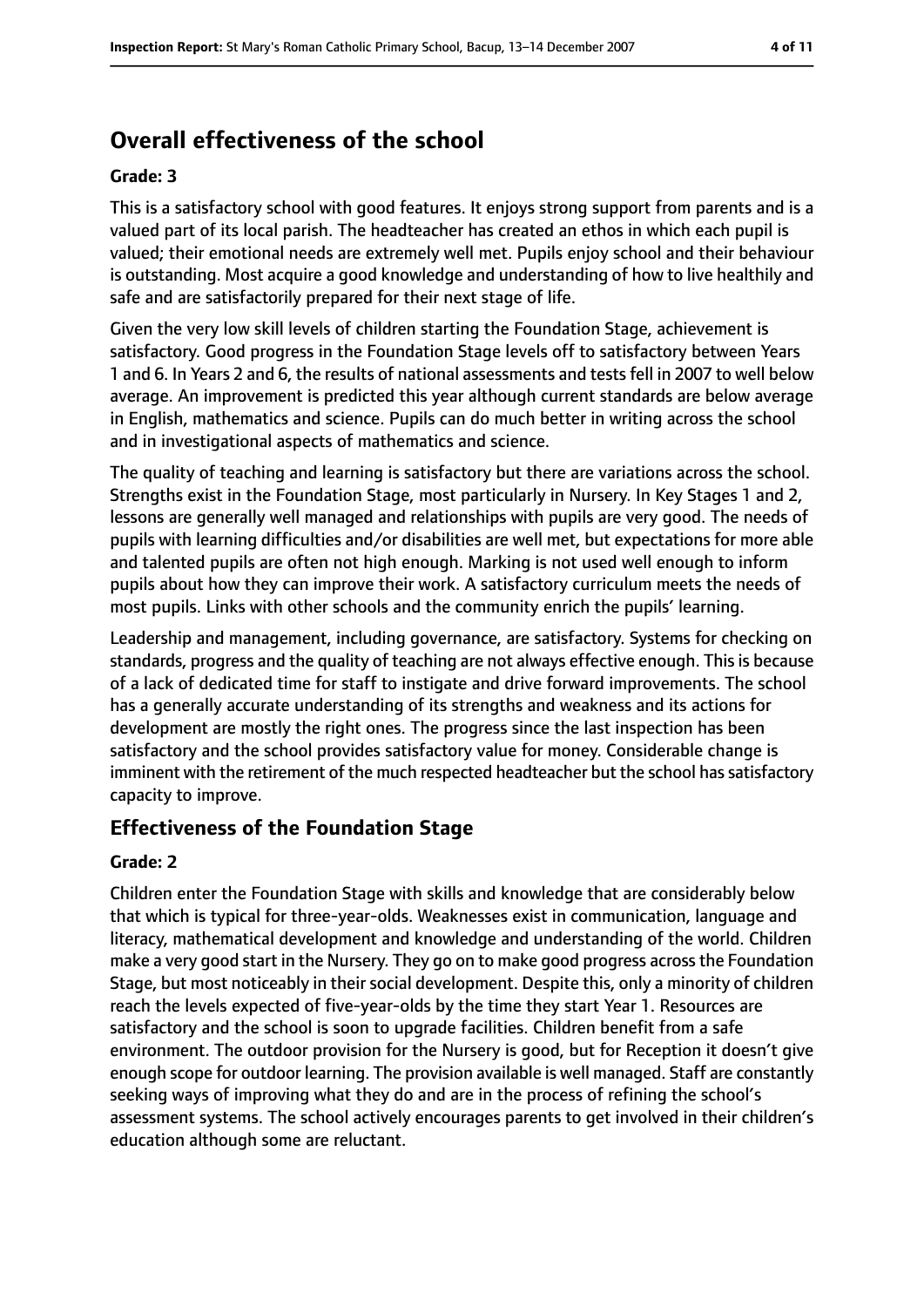### **What the school should do to improve further**

- Raise standards, especially in writing, science and investigational mathematics.
- Increase expectations for more able and talented pupils.
- Improve marking so that pupils know their next steps in learning.
- Improve systems for checking the effectiveness of the school.

A small proportion of the schools whose overall effectiveness is judged satisfactory but which have areas of underperformance will receive a monitoring visit by an Ofsted inspector before their next section 5 inspection.

# **Achievement and standards**

#### **Grade: 3**

Achievement is satisfactory. From a starting point much lower than is typically found, pupils make satisfactory progress. The rate of progress varies, however, between classes. In the Foundation Stage children make good improvement on the extremely low skill levels with which most start school. In Key Stage 1, progress is satisfactory overall. Standards at the end of Year 2 fell in 2007 and were well below the national average. In Key Stage 2, progress continues at a steady rate although stronger teaching boosts progress at Year 6. In 2007, standards dipped compared to previous years and were well below average in English and science. The weakest areas were writing, and investigation work in science and mathematics. Predictions for the current Year 6 group indicate that results are likely to improve but current standards throughout the school are still below average.

At the end of both key stages, the results of national assessments and tests are affected by the high percentage of pupils with learning difficulties and/or disabilities. Pupils who find learning difficult make good progress but higher attaining pupils are not consistently challenged so that they do as well as they can. Across the school, girls tend to do better than boys, most noticeably in writing, although recently introduced initiatives such as 'Exciting Writing' are starting to narrow the gap.

# **Personal development and well-being**

#### **Grade: 2**

Pupils' personal development and wellbeing, including spiritual, moral, social and cultural development are good. Great pride is expressed by pupils in the school and everyone is willing to help others. The school councillors and the 'Eco-Warriors' eagerly get involved in improving the school and its environment. Pupils are proud of the school gaining its Eco Award. 'We love school because we make great friends and have a good time', typifies the views of most pupils. Throughout the school, learners enjoy lessons. Thisis one reason why attendance hasimproved since the last inspection and is now satisfactory.

Good provision in the Foundation Stage helps children make good progress in their personal, social and emotional development. This sets most pupils up well for developing good social skills and a strong moral awareness. These contribute to the outstanding behaviour of the vast majority of pupils. Pupils have a good understanding of their own culture, and of the Catholic faith, but their understanding of the richness and diversity of modern society is not as strong.

Pupils understand the choices required to live healthy and safe lives. The school's gaining of the Activemark is reflected in the importance of exercise in many pupils' lives. Although pupils have good attitudes to others and are able to use their initiative in day to day aspects of school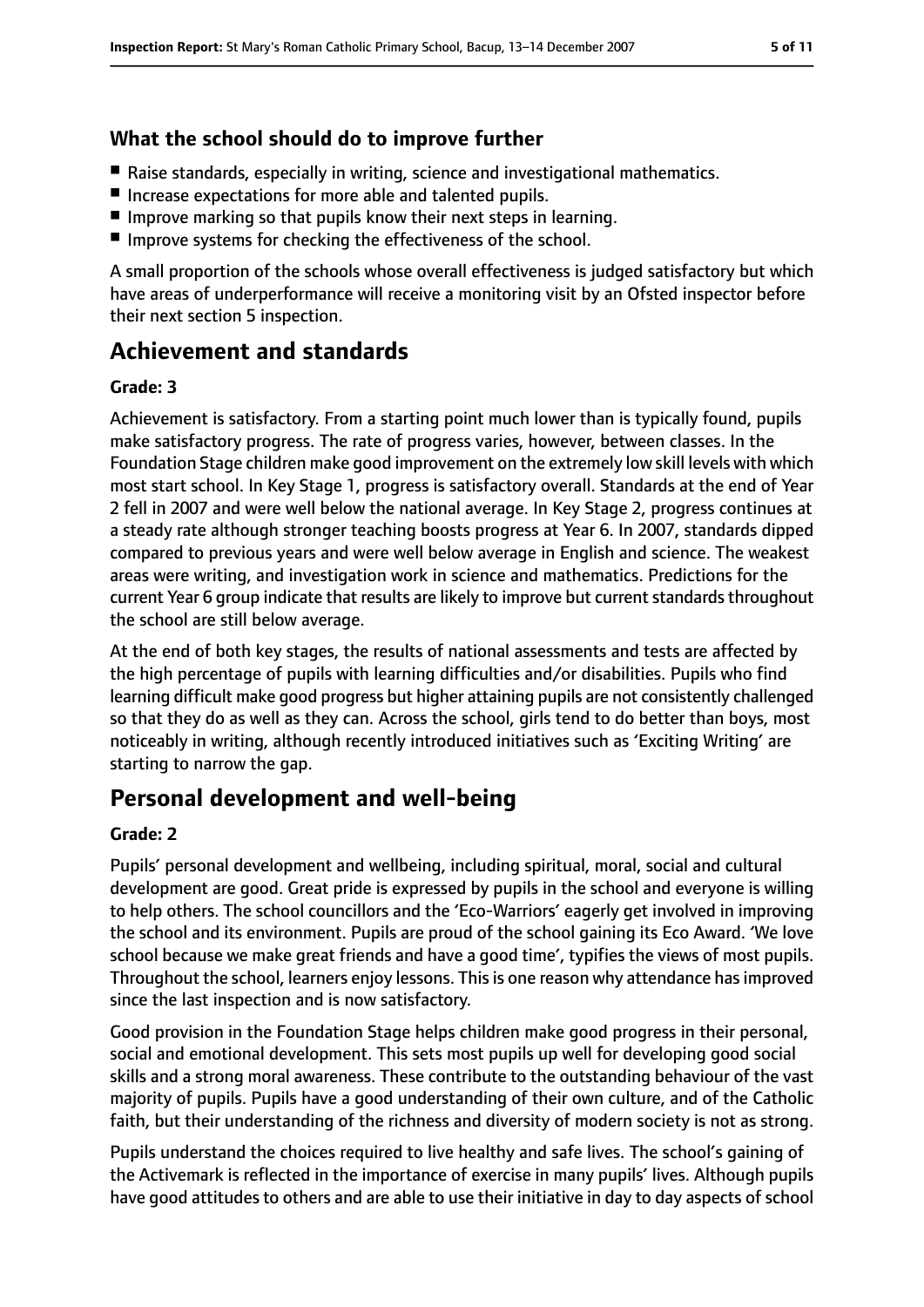life, many lack the confidence to work with reasonable independence during lessons such as science and mathematics. Pupils are satisfactorily prepared for their future lives.

# **Quality of provision**

## **Teaching and learning**

#### **Grade: 3**

Teaching and learning are satisfactory with some good features. There are particular strengths in teaching in the Nursery, where children get a flying start. In Years 1 to 6, good contributions by specialist teachers for French, music and sport benefit all pupils. The quality of teaching in other subjects, however, varies, which results in an uneven rate of progress. The main reason for the variation is the lack of time for subject leaders to support teachers and check on the progress of pupils. In all lessons, teachers manage behaviour well and develop amongst pupils a desire to learn. Calmness typifies lessons and smiling faces amongst pupils is the norm. Teachers are aware of the fact that some pupils lack self-confidence, and try to address this by offering them reassurance.

Expectations are not high enough for the more able and talented pupils. Thisis most noticeable in writing and in investigational work in mathematics and science. Pupils with learning difficulties and/or disabilities are well supported by the good interventions of teaching assistants. Teachers are starting to use marking to involve pupils in their own learning, but there isn't a consistent model used in all classes. As a result, they do not always achieve as well as they are able.

### **Curriculum and other activities**

#### **Grade: 3**

The curriculum is satisfactory. It meets the needs of most pupils but is not planned well enough to accelerate the progress of the more able and talented pupils. Improvements are underway to improve the provision for writing and boost the progress of boys. Currently there are not enough opportunities for pupils to apply their basic skills of literacy, numeracy and information communication technology (ICT) across the curriculum. Good links with local schools and the local authority enrich lessons effectively. For example, activities provided by sporting partnerships and the music service promote great enjoyment and achievement. Pupils talked with great enthusiasm about their residential visit to the Lake District.

### **Care, guidance and support**

#### **Grade: 3**

Care, guidance and support are satisfactory. There are outstanding levels of pastoral support, but academic guidance is satisfactory. The headteacher has successfully created an ethos that provides all pupils with a safe, stable and caring environment. Procedures for safeguarding children are rigorous and child protection procedures are very effectively followed. The school works very closely with external support agencies, particularly with social services, to provide very good support for vulnerable pupils and those with medical and learning needs.

Procedures for assessing pupils' academic performance are satisfactory. Thhe information is not, however, used well enough to ensure that all groups, and in particular the more able and talented do well enough.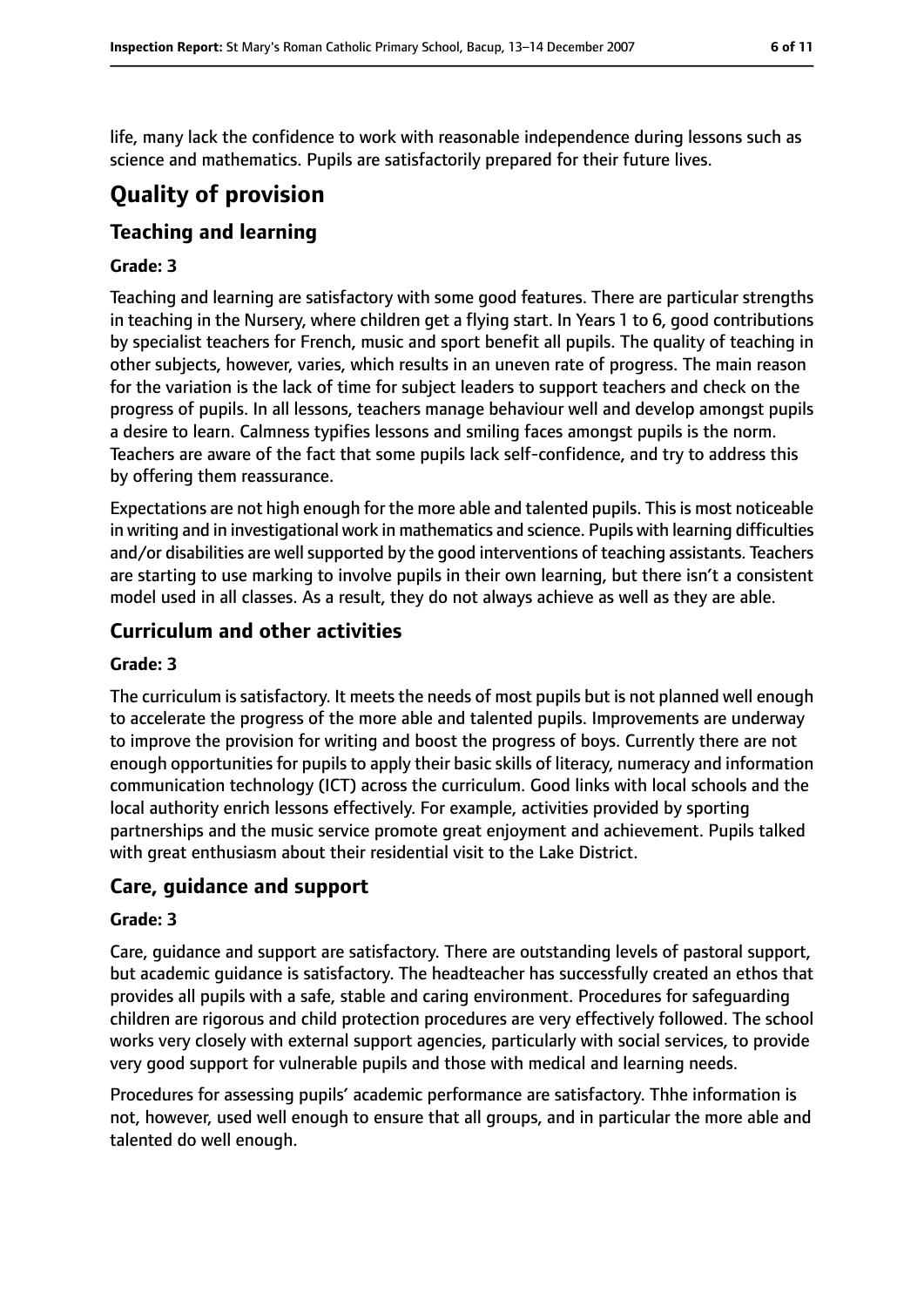# **Leadership and management**

#### **Grade: 3**

The school is satisfactorily led and managed. The headteacher has established a good ethos of care throughout the school. This has a marked impact on pupils' personal development and increasestheir life chances. A nurturing environment has been created in which each pupil feels valued. Expectations for their academic development, however, are not high enough. The role of managers in checking on standards, progress and the quality of learning is not effective enough. Consequently, many differences exist in teachers' expectations of pupils.

The school's self-evaluation is broadly accurate. Satisfactory use is made of assessment data to inform staff about the school's performance. It is used to create suitable priorities for development in the school improvement plan. The plan, however, lacks detail to enable accurate monitoring of the progress towards each target. Academic targets for Year 6 are set in accordance with requirements but are not always used effectively to steer the school's work. Governance is satisfactory. Governors work closely with the school and form a good bridge between the school and the community.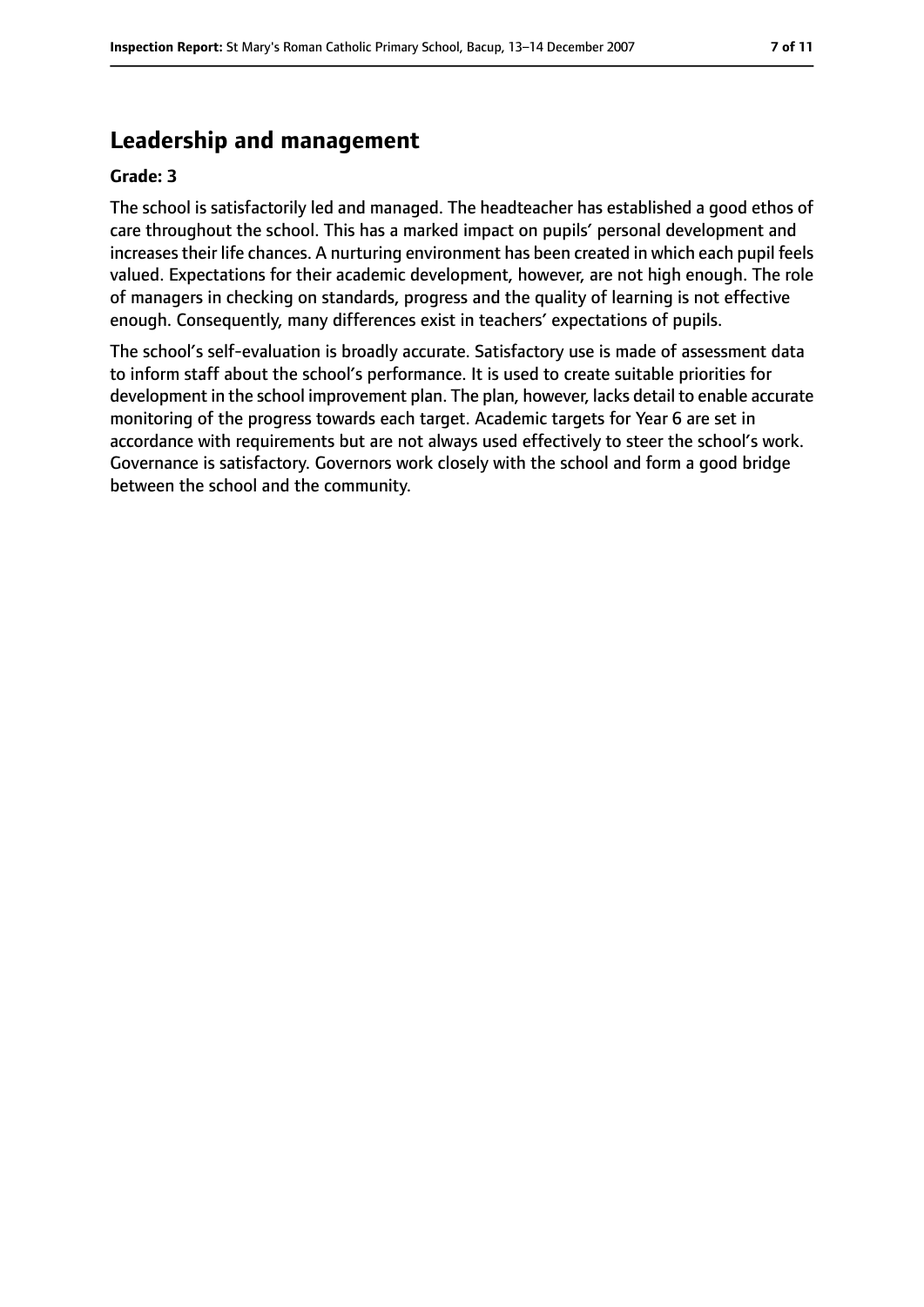**Any complaints about the inspection or the report should be made following the procedures set out in the guidance 'Complaints about school inspection', which is available from Ofsted's website: www.ofsted.gov.uk.**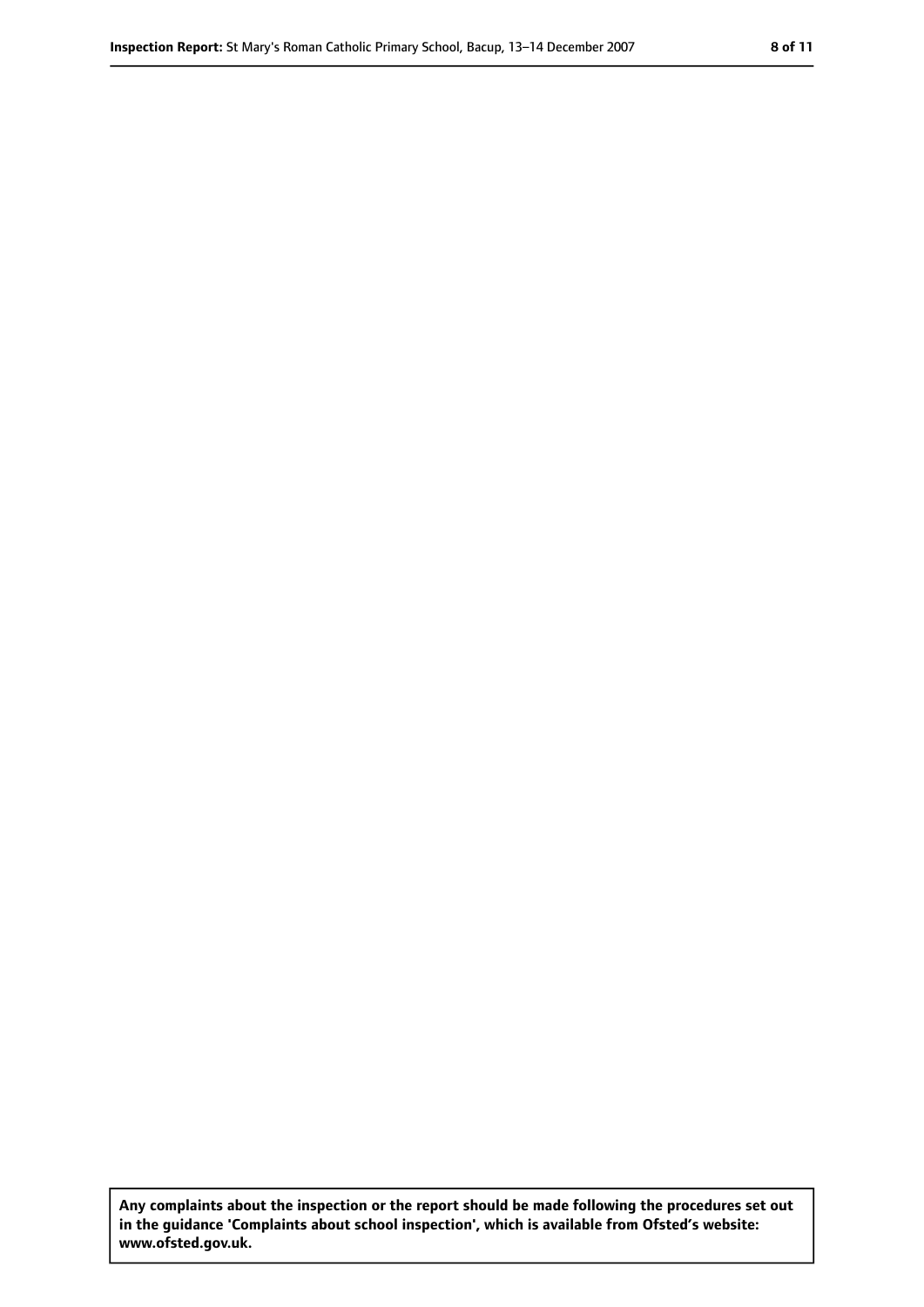# **Inspection judgements**

| $\lq$ Key to judgements: grade 1 is outstanding, grade 2 good, grade 3 satisfactory, and | School  |
|------------------------------------------------------------------------------------------|---------|
| arade 4 inadequate                                                                       | Overall |

# **Overall effectiveness**

| How effective, efficient and inclusive is the provision of education, integrated<br>care and any extended services in meeting the needs of learners? |     |
|------------------------------------------------------------------------------------------------------------------------------------------------------|-----|
| Effective steps have been taken to promote improvement since the last<br>inspection                                                                  | Yes |
| How well does the school work in partnership with others to promote learners'<br>well-being?                                                         |     |
| The effectiveness of the Foundation Stage                                                                                                            |     |
| The capacity to make any necessary improvements                                                                                                      |     |

### **Achievement and standards**

| How well do learners achieve?                                                                               |  |
|-------------------------------------------------------------------------------------------------------------|--|
| The standards <sup>1</sup> reached by learners                                                              |  |
| How well learners make progress, taking account of any significant variations between<br>groups of learners |  |
| How well learners with learning difficulties and disabilities make progress                                 |  |

### **Personal development and well-being**

| How good is the overall personal development and well-being of the<br>learners?                                  |  |
|------------------------------------------------------------------------------------------------------------------|--|
| The extent of learners' spiritual, moral, social and cultural development                                        |  |
| The extent to which learners adopt healthy lifestyles                                                            |  |
| The extent to which learners adopt safe practices                                                                |  |
| How well learners enjoy their education                                                                          |  |
| The attendance of learners                                                                                       |  |
| The behaviour of learners                                                                                        |  |
| The extent to which learners make a positive contribution to the community                                       |  |
| How well learners develop workplace and other skills that will contribute to<br>their future economic well-being |  |

### **The quality of provision**

| How effective are teaching and learning in meeting the full range of the<br>learners' needs?          |  |
|-------------------------------------------------------------------------------------------------------|--|
| How well do the curriculum and other activities meet the range of needs<br>and interests of learners? |  |
| How well are learners cared for, guided and supported?                                                |  |

#### **Annex A**

 $^1$  Grade 1 - Exceptionally and consistently high; Grade 2 - Generally above average with none significantly below average; Grade 3 - Broadly average to below average; Grade 4 - Exceptionally low.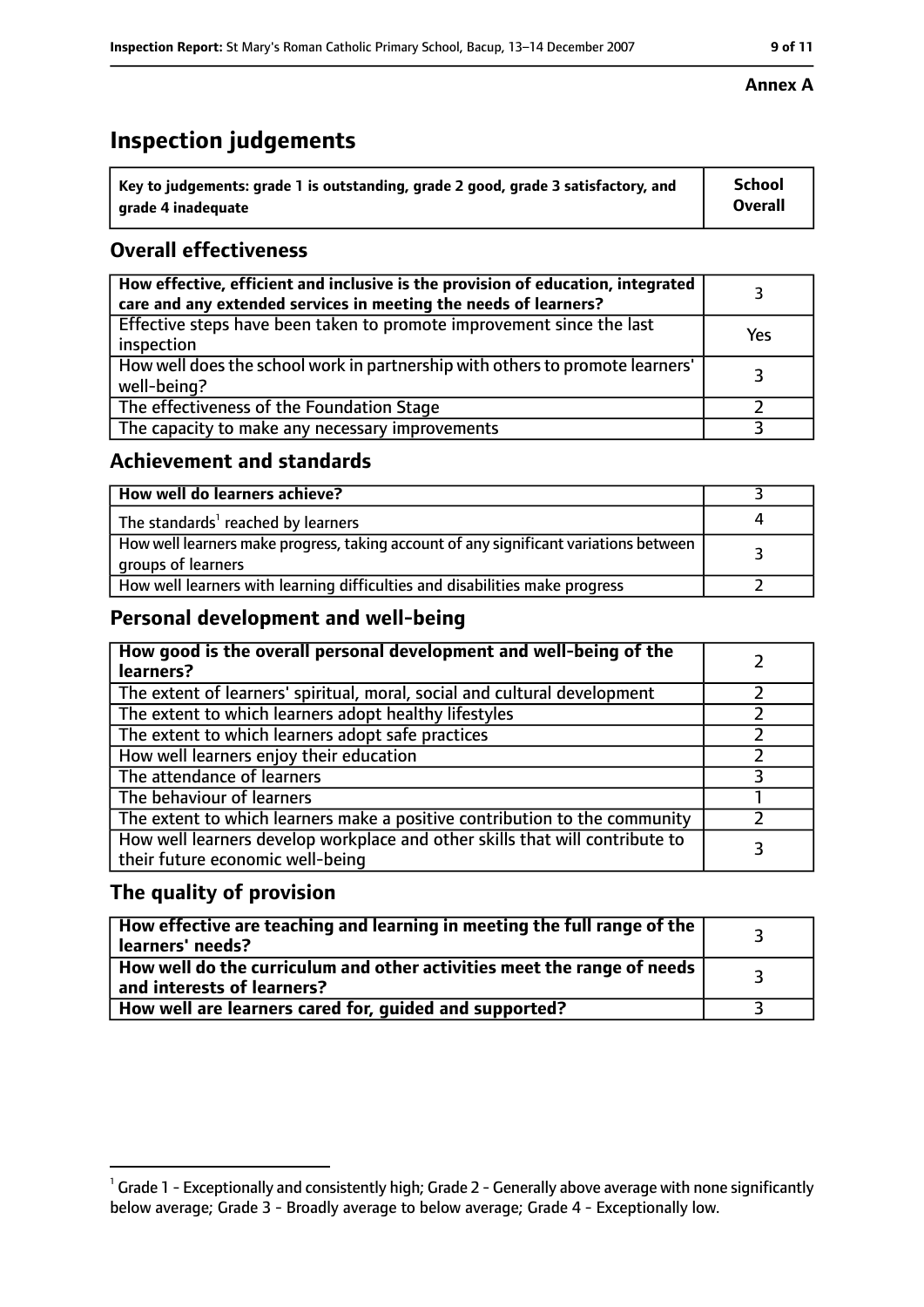# **Annex A**

# **Leadership and management**

| How effective are leadership and management in raising achievement<br>and supporting all learners?                                              |           |
|-------------------------------------------------------------------------------------------------------------------------------------------------|-----------|
| How effectively leaders and managers at all levels set clear direction leading<br>to improvement and promote high quality of care and education |           |
| How effectively leaders and managers use challenging targets to raise standards                                                                 | 3         |
| The effectiveness of the school's self-evaluation                                                                                               | 3         |
| How well equality of opportunity is promoted and discrimination tackled so<br>that all learners achieve as well as they can                     | 3         |
| How effectively and efficiently resources, including staff, are deployed to<br>achieve value for money                                          | 3         |
| The extent to which governors and other supervisory boards discharge their<br>responsibilities                                                  |           |
| Do procedures for safequarding learners meet current government<br>requirements?                                                                | Yes       |
| Does this school require special measures?                                                                                                      | <b>No</b> |
| Does this school require a notice to improve?                                                                                                   | No        |